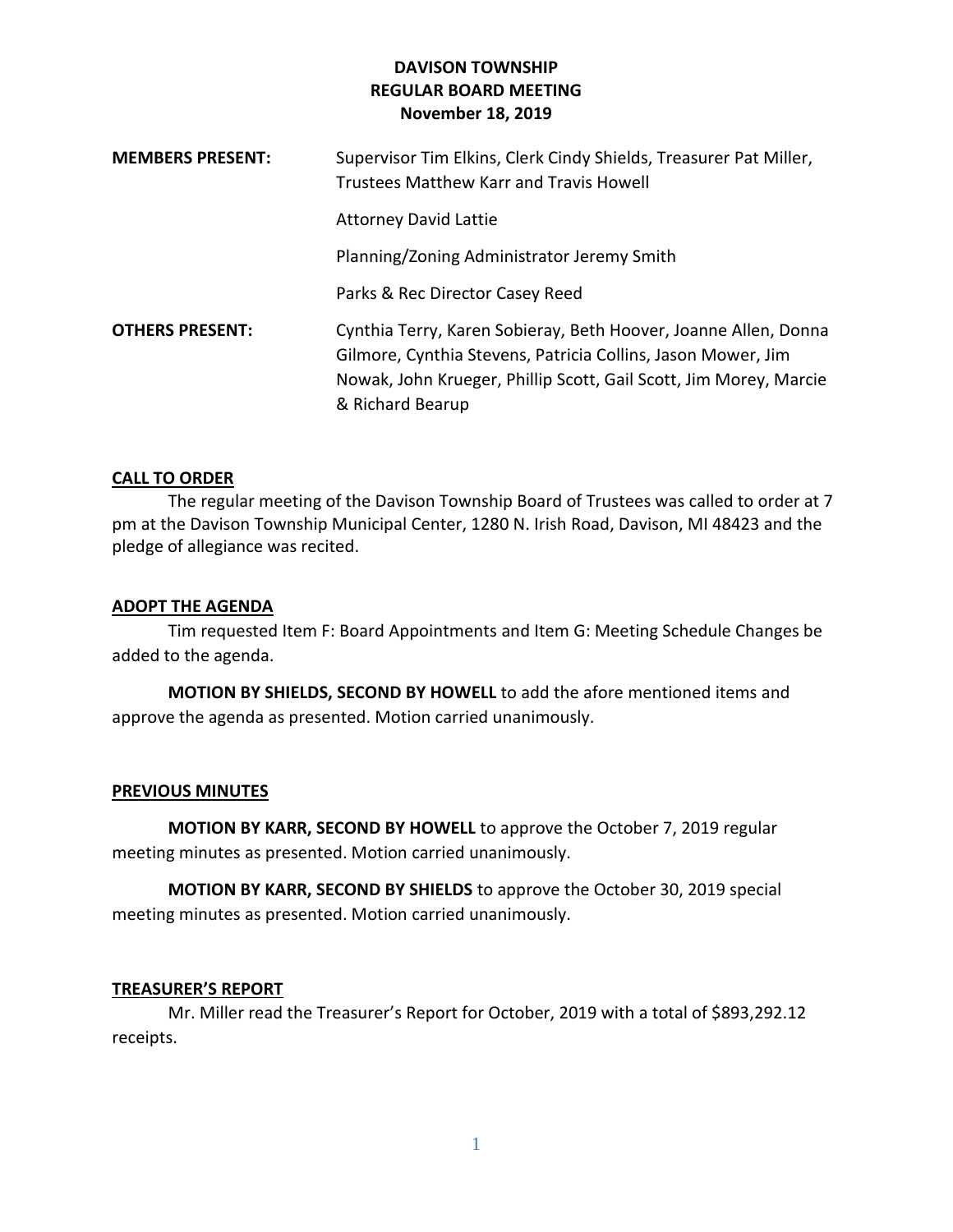**MOTION BY KARR, SECOND BY HOWELL** to approve the Treasurer's Report as presented. Motion carried unanimously.

#### **BOARD BILLS**

Mr. Elkins read the board bills for October 2 thru November 12, 2019 with a total of \$1,932,077.77 in expenditures.

**MOTION BY KARR, SECOND BY HOWELL** to approve payment of the Board Bills as presented. Roll call: Yes- Miller, Shields, Elkins, Karr, Howell. Motion carried.

### **PUBLIC COMMENT**

The public comment period was opened at 7:03 pm.

Jim Morey-1298 N. Cummings- asked who paid for the repaving of Gale Road; Tim stated the DDA paid for it.

Public comment period was closed at 7: 04 pm.

#### **UNFINISHED BUSINESS**

None

#### **NEW BUSINESS**

## **Wexford Green Special Assessment Petition**

Cyndy Terry and Rhonda Clark, Wexford Green Association Board Members, briefly stated the co-owners are requesting a Road Improvement Special Assessment by petition due to the state of Westbury and Wexford Drives. They are asking the Township Board to accept the petition for the Special Assessment District.

There was discussion about increasing dues and getting a loan because these are private roads owned by the association.

The board also discussed whether the assessment would be assumable if the condo was sold or a death occurred, the financial impact on the township fund balance and other projects that are on the list to be done. The board agreed to deny accepting the petition.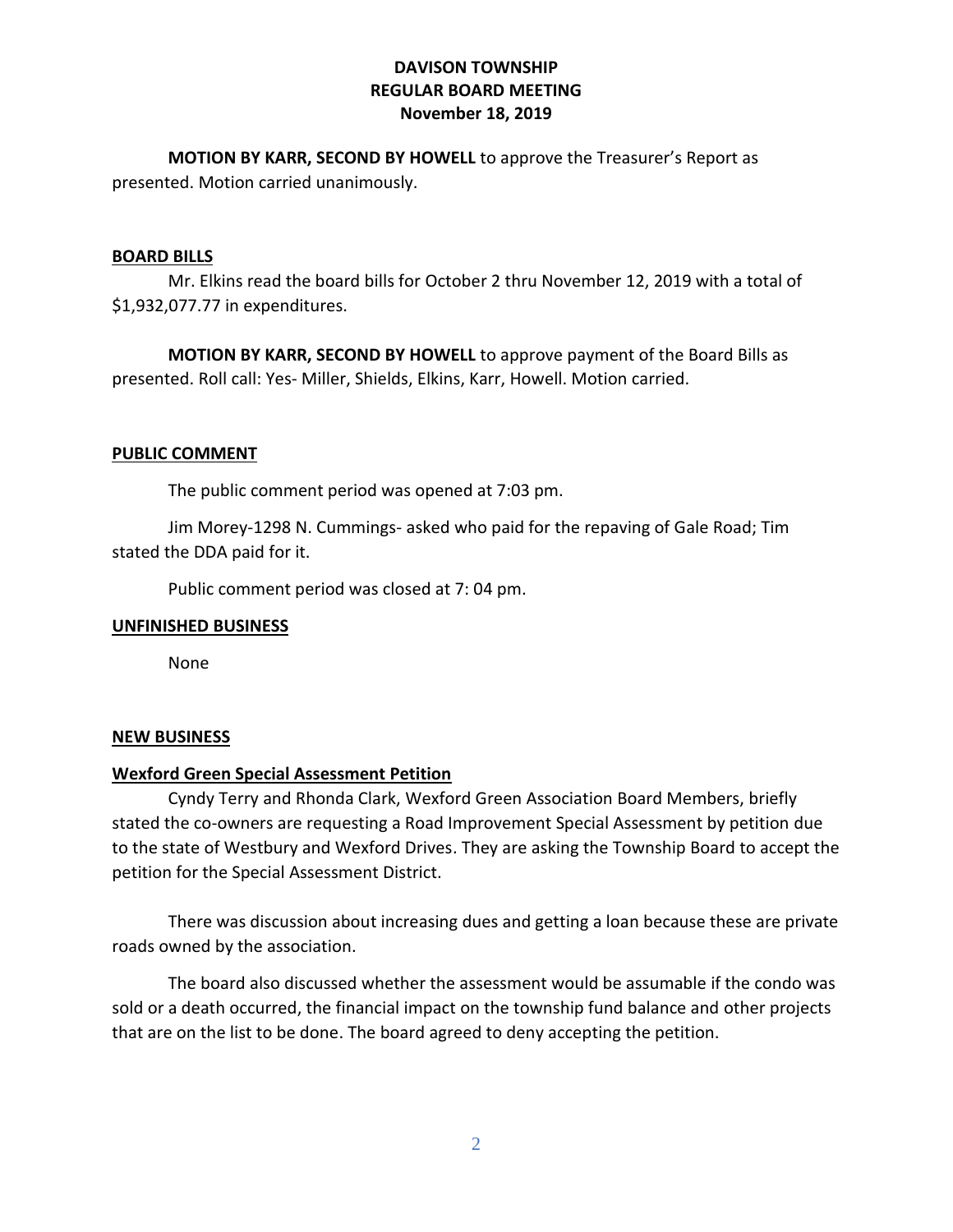## **Approval of Police Department Expenditure Request**

Deputy Chief Harris presented the board with a purchase request for a complete security camera system not to exceed \$21,819. This amount is available in the 2019-2020 Police Budget and no budget amendment is needed. The current system is over 15 years old and is failing on a daily basis.

Mrs. Shields disclosed that her brother-in-law works for the company being recommended so she is abstaining.

**MOTION BY MILLER, SECOND BY ELKINS** to accept the bid by Comtronics and approve the purchase request for the security camera system not to exceed \$21,819. Roll call: Shields abstained, Yes- Elkins, Karr, Howell, Miller. Motion carried.

### **Ordinance #52-1: DDA Expansion of Boundaries**

Mr. Elkins stated that November 17, 2019, was the 60-day limit for any taxing authority to opt out of the expansion area of the DDA district. There have been no objections or requests to opt-out submitted by the published deadline; therefore Ordinance #52-1 can be approved.

**MOTION BY KARR, SECOND BY HOWELL** to approve Ordinance #52-1 as presented. Roll call: Yes- Elkins, Karr, Howell, Miller, Shields. Motion carried.

## **Resolution 2019-34: Annual Exemption for Public Act 152**

Mrs. Shields gave a brief explanation of the Public Act, stating the Act contains three options for complying with PA 152 requirements as follows:

- 1. "Hard Caps" Option limits a public employer's total annual health care costs for employees based on coverage levels, as defined in the Act:
- 2. "80/20%" Option limits a public employer's share of total annual health care costs to not more than 80%
- 3. "Exemption" Option a local unit of government, as defined in the Act, may exempt itself from the requirements of the Act by an annual 2/3 vote of the governing body

**MOTION BY KARR, SECOND BY SHIELDS** to adopt Resolution #2019-34, Exemption Option 3 as set forth in 2011 Public Act 152 as presented. Roll call: Yes – Karr, Howell, Miller, Shields, Elkins. Motion carried.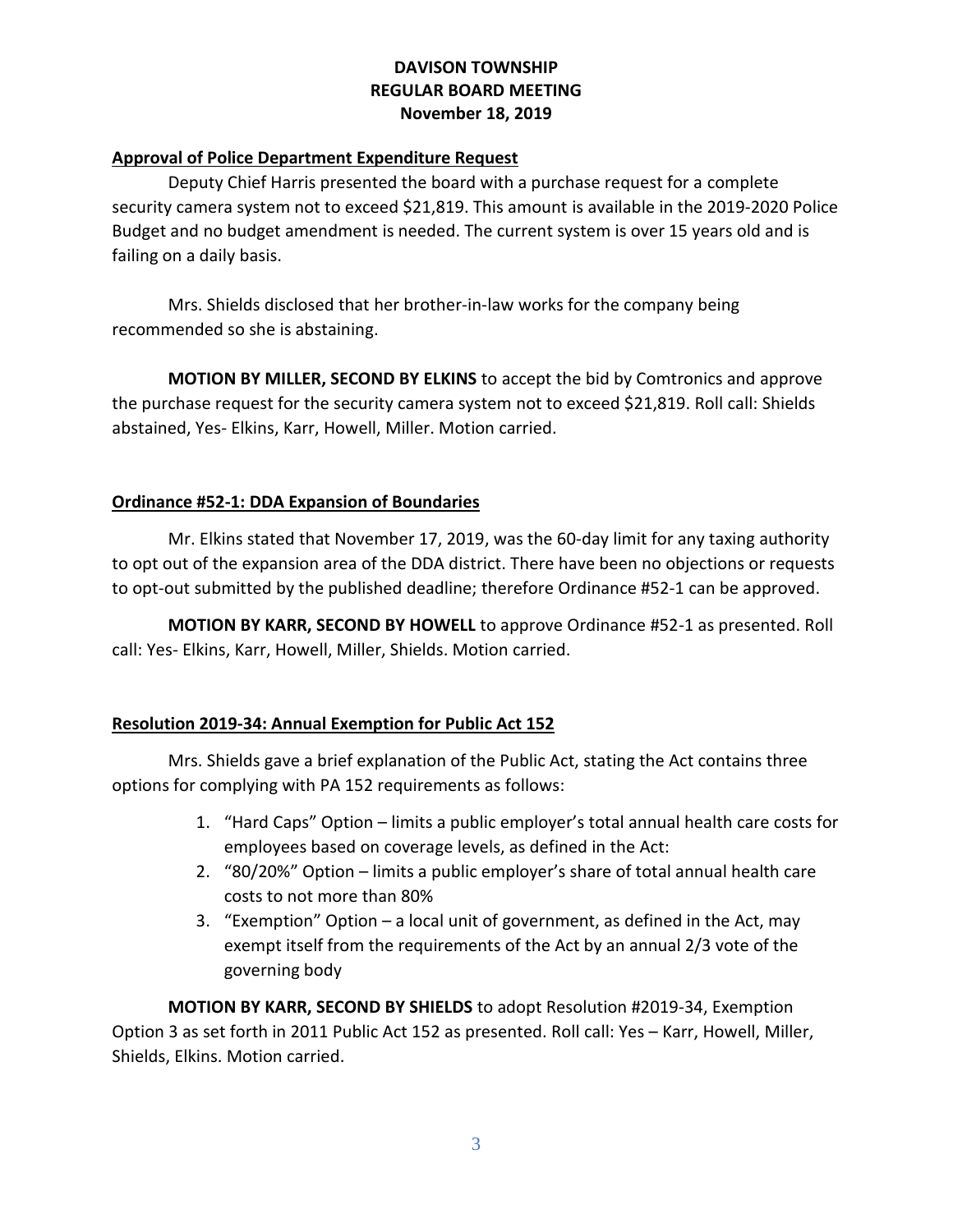## **Approval of the Dog Park Logo**

Parks & Rec Director Casey Reed presented the board with a logo done by Bill Carr Signs for the Dog Park. The logo is in keeping with the rest of the park logos as identifiable for Davison Township Parks.

**MOTION BY SHIELDS, SECOND BY KARR** to approve the Dog Park Logo sign as presented. Motion carried unanimously.

### **Board Appointments**

**MOTION BY KARR, SECOND BY HOWELL** to appoint David Shields, Patrick Miller and Fred Jackson to the Planning Commission Board all with terms ending December 31, 2022. Motion carried.

**MOTION BY KARR, SECOND BY HOWELL** to appoint Paul Cooper and Carol Hagler to the ZBA Board with terms ending December 31, 2022. Motion carried.

**MOTION BY KARR, SECOND BY HOWELL** to appoint Dona Jenks to the Senior Citizens Authority Board with term ending December 31, 2022. Motion carried.

**MOTION BY KARR, SECOND BY HOWELL** to appoint William Clancy, Kosta Popoff and Tom Wright to the DDA Board with terms ending December 31, 2023. Motion carried.

**MOTION BY KARR, SECOND BY SHIELDS** to appoint Diane Beecher and Lee Macko (rotating member) to the Davison Area Library Board with terms ending December 31, 2022 and December 31, 2021, respectively. Motion carried.

**MOTION BY HOWELL, SECOND BY ELKINS** to appoint Matthew Karr to the Genesee County Metro Alliance Committee Board with term ending December 31, 2021. Motion carried.

## **Meeting Schedule Changes**

Mrs. Shields explained the March 2020 Township Board, Planning Commission and ZBA meetings are in conflict with the Presidential Primary and need to be moved back one week. Also, the January 2020 meeting location is changed to the Kurt & Marge Soper Nature Center.

**MOTION BY ELKINS, SECOND BY KARR** to approve the amended Meeting Schedule as presented. Motion carried unanimously.